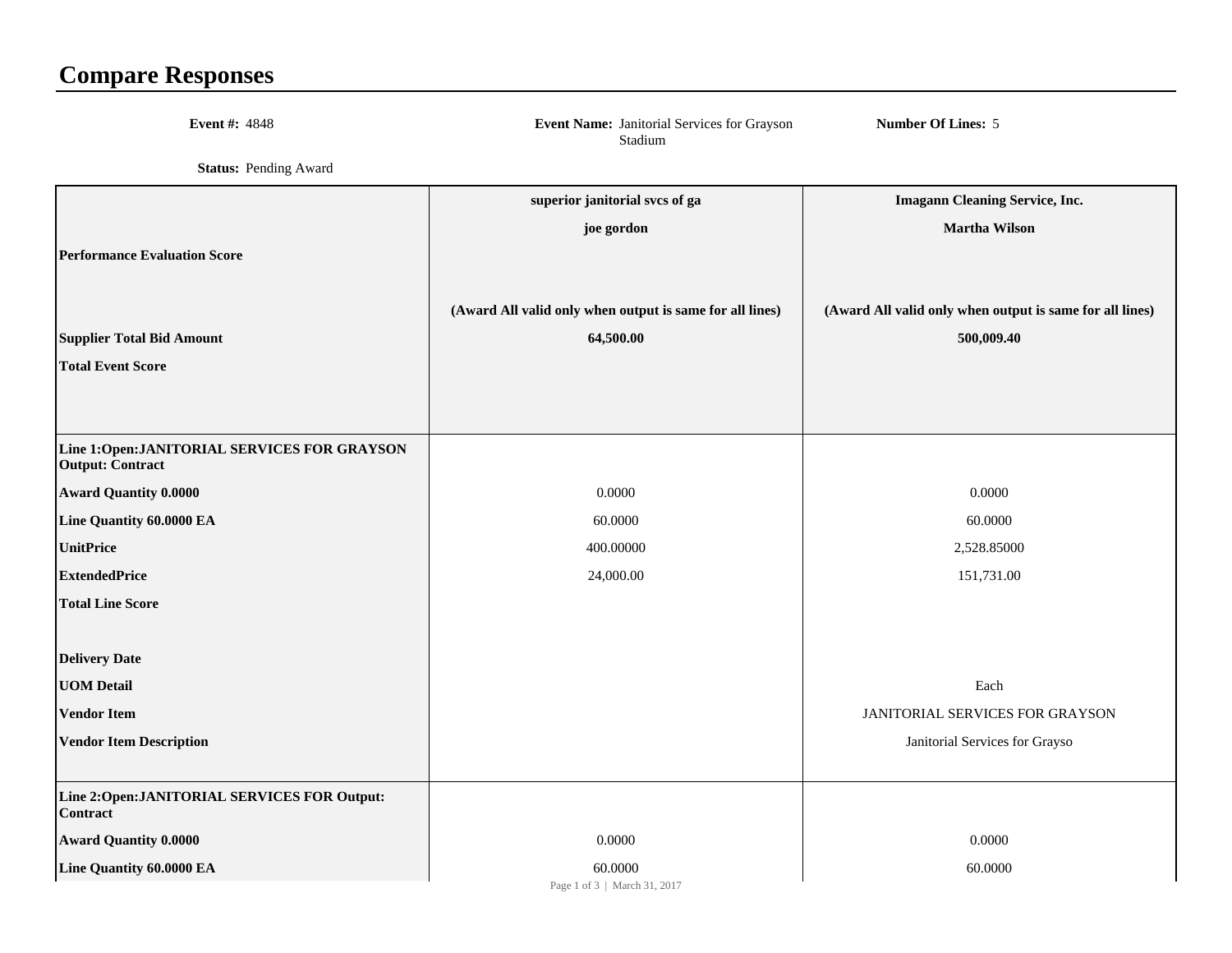**Compare Responses continued...**

| <b>UnitPrice</b>                                                      | 200.00000 | 842.76000                        |
|-----------------------------------------------------------------------|-----------|----------------------------------|
| <b>ExtendedPrice</b>                                                  | 12,000.00 | 50,565.60                        |
| <b>Total Line Score</b>                                               |           |                                  |
|                                                                       |           |                                  |
| <b>Delivery Date</b>                                                  |           |                                  |
| <b>UOM Detail</b>                                                     |           | Each                             |
| <b>Vendor Item</b>                                                    |           | JANITORIAL SERVICES FOR GRANDSTA |
| <b>Vendor Item Description</b>                                        |           | Janitorial Services for grands   |
|                                                                       |           |                                  |
| Line 3:Open: JANITORIAL SERVICES FOR FIRST<br><b>Output: Contract</b> |           |                                  |
| <b>Award Quantity 0.0000</b>                                          | 0.0000    | 0.0000                           |
| Line Quantity 60.0000 EA                                              | 60.0000   | 60.0000                          |
| <b>UnitPrice</b>                                                      | 200.00000 | 1,924.36000                      |
| <b>ExtendedPrice</b>                                                  | 12,000.00 | 115,461.60                       |
| <b>Total Line Score</b>                                               |           |                                  |
|                                                                       |           |                                  |
| <b>Delivery Date</b>                                                  |           |                                  |
| <b>UOM Detail</b>                                                     |           | Each                             |
| <b>Vendor Item</b>                                                    |           | JANITORIAL SERVICES FOR FIRST    |
| <b>Vendor Item Description</b>                                        |           | Janitorial Services for first    |
|                                                                       |           |                                  |
| Line 4: Open: JANITORIAL SERVICES FOR VIP Output:<br><b>Contract</b>  |           |                                  |
| <b>Award Quantity 0.0000</b>                                          | 0.0000    | 0.0000                           |
| Line Quantity 60.0000 EA                                              | 60.0000   | 60.0000                          |
| <b>UnitPrice</b>                                                      | 125.00000 | 1,383.56000                      |
| <b>ExtendedPrice</b>                                                  | 7,500.00  | 83,013.60                        |